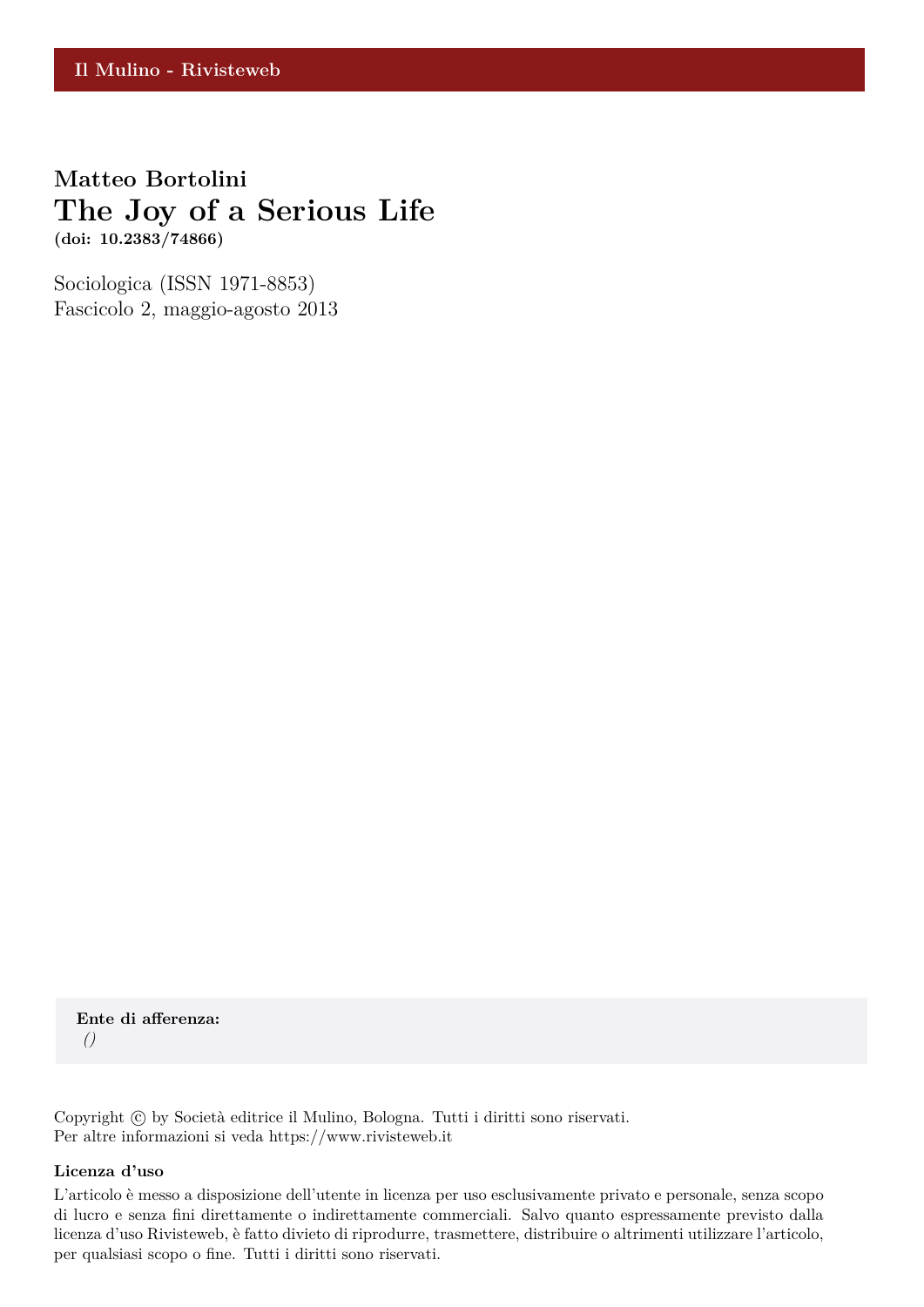# **The Joy of a Serious Life**

# *by* Matteo Bortolini

doi: 10.2383/74866

The main interest in life and work is to become someone else that you were not in the beginning Michel Foucault

> There is a crack in everything. That's how the light gets in. Leonard Cohen

An aphorism of the British historian John Burrow helps us understand Robert Bellah: "A guide is not a guide if he leads simultaneously in all directions at once." Bellah was learned and smart, loved big ideas and grand narratives, but he would not lead us in all directions at once. He had a clear vision of what was right and he wanted us to follow him. At the same time, he was never weary of being reminded that other directions and other ways exist. Bob's greatness lay in his intention to embrace the whole from a particular point of view without denying the possibility and the opportunity of changing one's mind – and one's life with it. Let me explain.

I think we will all agree that Bellah's most enduring legacy is his call to focus on the symbolic side of social life. Perhaps today his enthusiastic case for a sociology armed with the finest tools of hermeneutics and interpretation is not so revolutionary as it was in the early 1970s, when his essays on "symbolic realism" aroused harsh criticism and even some outrage. The point, however, is that for Bob, interpretive social science was more than just another way of doing sociology. It represented a radical understanding of the human condition that would, and should, have a deep impact on the social scientist as a human being.

In truly Durkheimian fashion, Bellah wanted us to think about that other side of reality – that religious level of symbolic consciousness which connects what is

*Thanks go to Jeffrey Alexander, Paolo Costa, Mario Del Pero, Paul Lichterman, Donald N. Levine, Victor M. Lidz, and Riccardo Prandini.*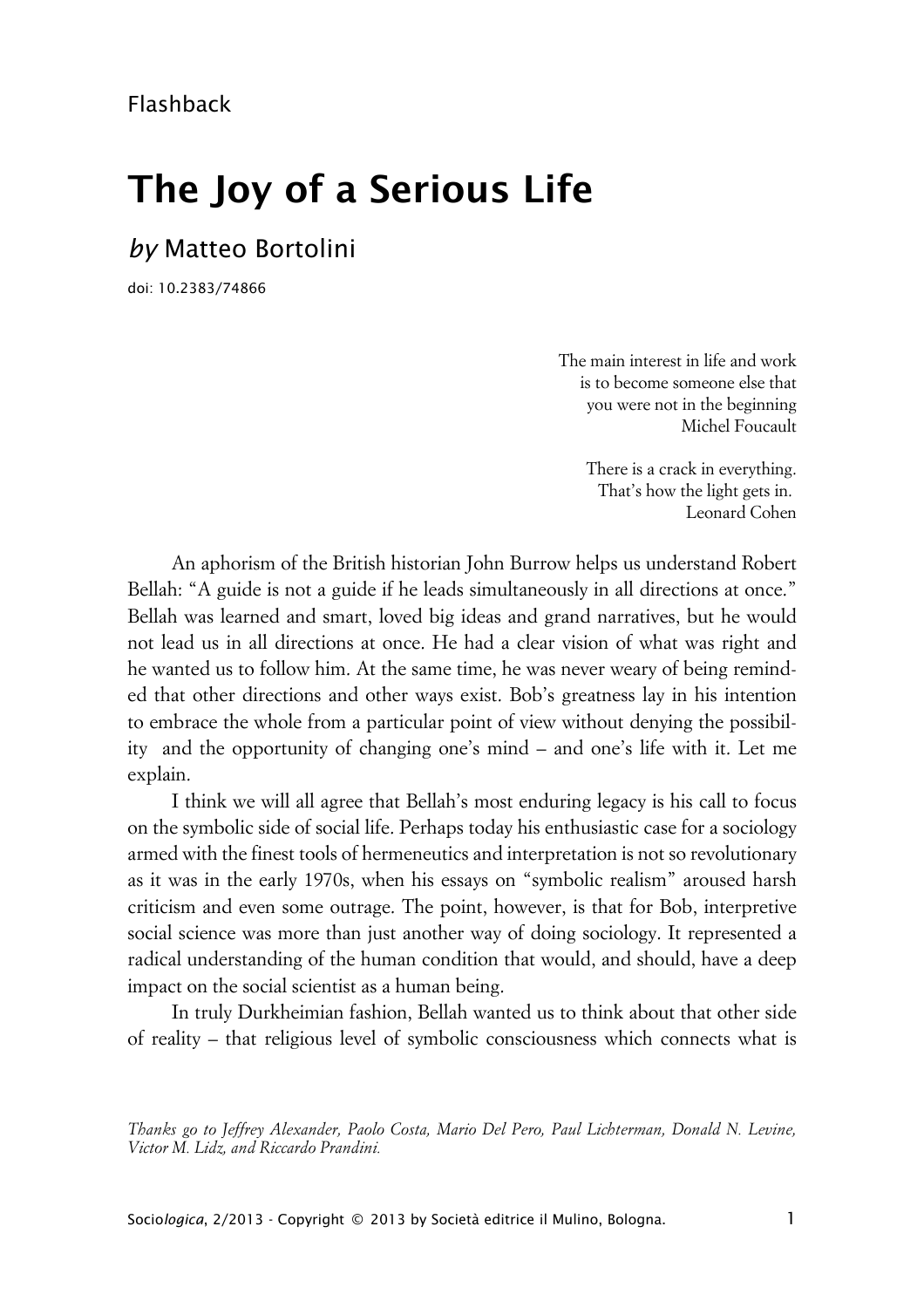drawn apart by social life and cultural symbols. As he wrote in the Introduction to his Durkheim anthology, the relation between society and religion is that between two different but mutually constitutive levels of symbolic life [Bellah 1973]. If society is a set of categories, concepts, and norms of action, religious symbols and rituals do "not merely give an intellectual conception of society, they create" society beyond the horizon of all particulars and distinctions.

As Bob explained repeatedly – for the last time in *Religion in Human Evolution* [Bellah 2011] – after the Axial break this religious level of consciousness took as its very center the idea of transcendence. It is difficult to exaggerate the importance that transcendence has for the sociology of Robert Bellah as a truly *religious sociology* – to use a Durkheimian expression. Transcendence is crucial not only as a symbol that sociologists must interpret and situate within social and cultural life; transcendence also generates both responsibility and change. As a horizon of meaning, transcendence calls for judgment, critique, and self-renewal. This I would call the paradox of the sacred – that is, the sacred as both the core of society and "something that disrupts and calls all our expectations into question, [something] that keeps us from settling into a groove" [Bellah 1976, 65].

At the core of Bellah's sociology we find a thesis about the human condition that has both scholarly *and* existential consequences – an intuition which, in my view, radically distinguishes Bob's work from that of Clifford Geertz. In the early 1970s, Bob wrote about his intuition in a straightforward way. He spoke of the need to attain a "second naiveté," in which scientific rationality and lived experience would be fused together [Bellah 1975]. He called for the "whole self, mind and spirit and body" to be involved in teaching, and asked: "How can one try to integrate culture if one does not also try to integrate oneself?" [Bellah 1971, 233]. In the 1980s, Bellah became less outspoken, but he would still use sociological interviews to engage his fellow citizens in moral discussions; he also wrote that "moral vacuity creates cognitively trivial work" [Bellah 2006]. His remarks on "the renouncers" at the close of *Religion in Human Evolution* offer his last words on the intensity, and the seriousness, that the sacred imposes on us: we can never be satisfied with what we are. We must think about who we are and who we want to be – we must change our lives.

If Bellah had stopped there, however, we would not be very far from a sermon on the continuing importance of Puritan asceticism. His conclusion to *Religion in Human Evolution* does start from something that seems completely different: *play* and the joy of being able to act within "relaxed fields" where the pressures of everyday life do not apply. Reflecting his latter-day incorporation of the evolutionary theory of Merlin Donald, Bob saw no contradiction between being serious and being playful. On the contrary, speaking of Axial utopias, he wrote: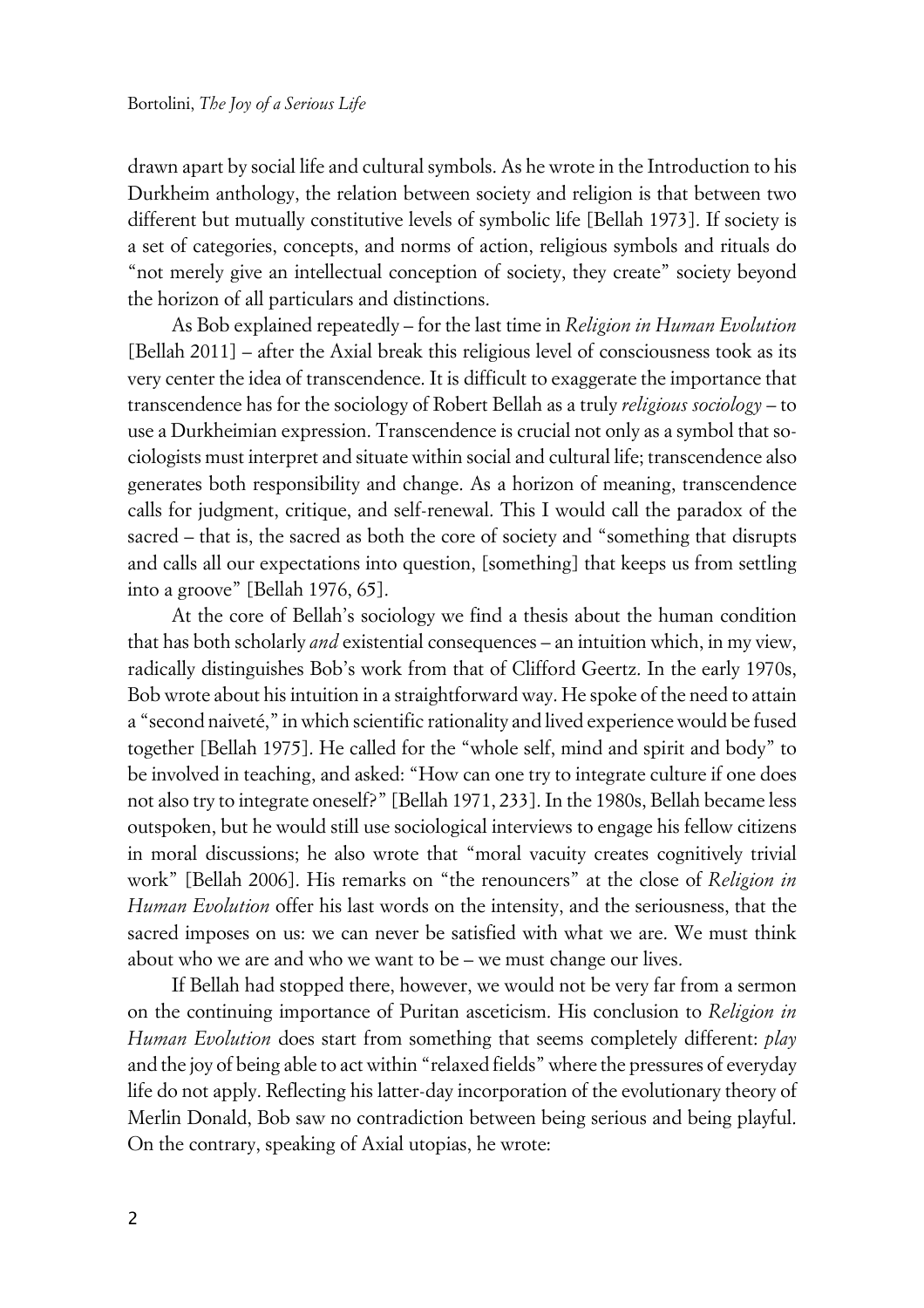Aren't all utopias a kind of pretend play where one can imagine a world that is itself a relaxed field where the ordinary pressures of life are suspended? If we can imagine a world of Buddhist renouncers, it would be a world of sheer joy, where the sufferings and desires of this world have been left behind, where there is no coercion of any kind, interior or exterior [Bellah 2011, 586].

Bob gave us a last example of his attitude in an email he sent the co-authors of *Habits of the Heart* and myself four days before his surgery. The message mentioned the prospect of the operation, and how optimistic he was about it. After that, however, Bob wrote: "Just in case I'm not around to tell you later, I must report on another book that has blown me out of the water." I had urged Bob to read Peter Sloterdjik's *You Must Change Your Life* because I found it crucial for the book he was writing. I guess that now you understand why. This is how he described his experience:

It is a long book, over 450 pages. I liked the book though remained ambivalent until the last chapter, containing 10 pages beginning at p. 442. But when I read those ten pages they descended on me like tongues of fire. The last two pages swept me completely away and it took me nearly an hour to recover. I just sat there overcome. I see now that the whole book was leading up to those last pages, yet I didn't expect them. Those pages express exactly what I want to do in my next book, though giving me lots more ammunition. Sloterdijk talks about the practices we will need to meet the ecological Armageddon, about how they are impossible, but the whole of human history is about attaining the impossible. We should not dwell on doom and gloom but on the greatest challenge our species has ever met and how tremendously exciting it will be to meet it. It was like a giant explosion for me, but not a destructive one, rather a global fireworks display that suddenly shed light on everything.

This is what Björn Wittrock justly called Bob's "perpetual youthfulness" in reading, writing, and discussing powerful ideas – the joy of a serious life, we may call it, using another Durkheimian expression. But I want to stress, again, that I am not talking about a mere trait of his personality or character. According to Robert Bellah's explicit theorizing, the fusion between cognitive rationality and lived existence, on the one hand, and between asceticism and joy, on the other, must be a radical and intrinsic element of intellectual work.

I would like to close with a story about the last time I saw Bob, in November 2012. He was going to lecture in Freiburg and Heidelberg, and we spent an entire week together, traveling and chatting and talking about almost everything. It was Bob's first time in Heidelberg, the German town where Max Weber taught in the late Nineteenth century and where Talcott Parsons got his Doctor of Philosophy degree in the 1920s. One rainy morning, we had the chance to visit the town with a group of German graduate students. We were brought to the Great Hall, the university's historic auditorium, and our tour guide said: "Maybe you know that a famous soci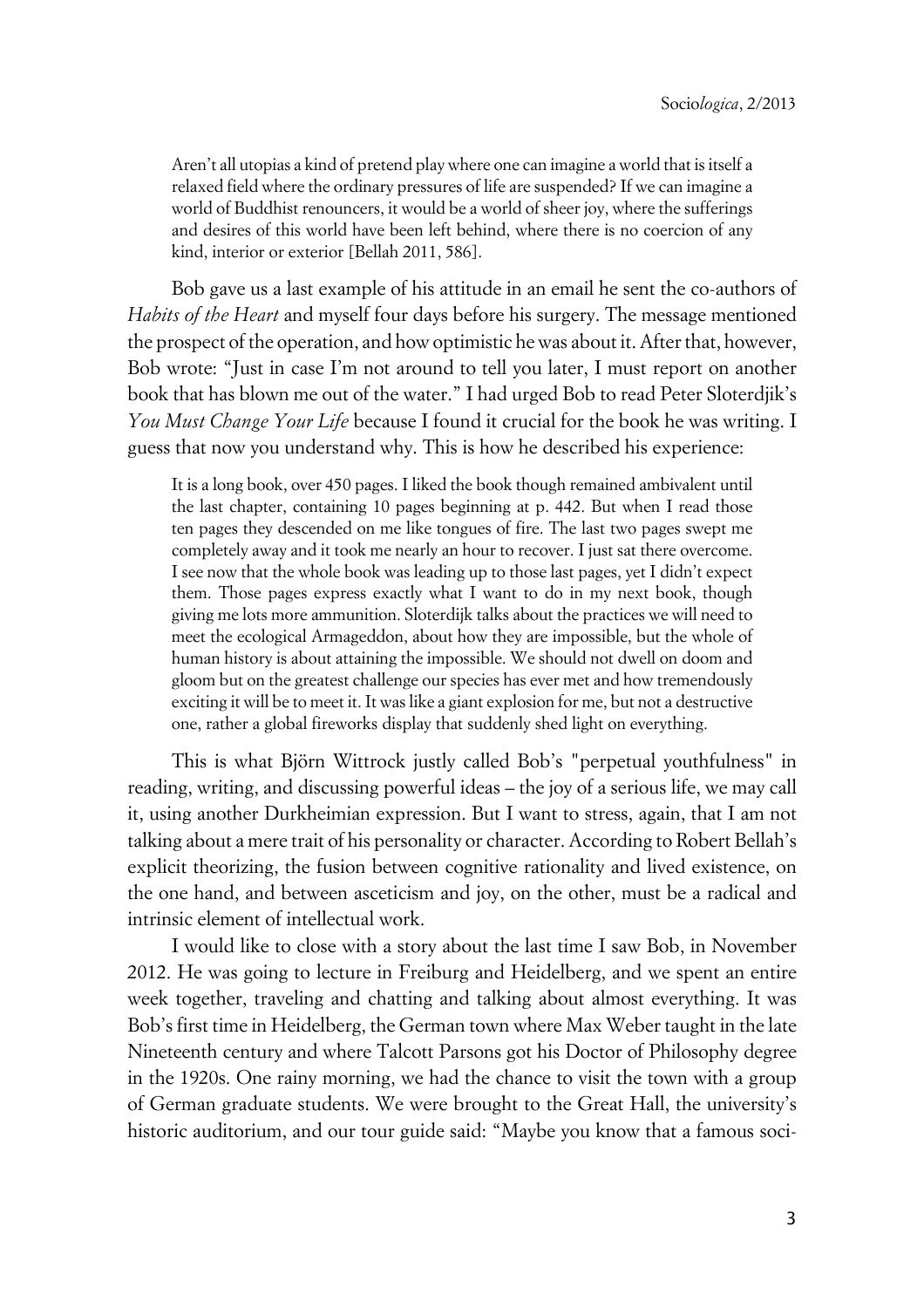ologist, Max Weber, used to teach here." And Bob said: "Yes, I know." And the tour guide: "Maybe you've heard that Weber's most famous book is *The Protestant Ethic and the Spirit of Capitalism*." And we said: "Yes, we know." At that point, the lady started to summarize Weber's book, with some difficulty. While the graduate students giggled and silently made fun of her, Bob listened in complete respect, as if he had never heard talk about this Weber guy before.

Such a guide, colleagues and friends, was Robert Bellah. We have only just begun to follow him.

### **References**

Bellah, R. N.

- 1971 "Confessions of a Former Establishment Fundamentalist." *Theology Today* 28.
- 1973 "Introduction." Pp. ix-lv in E. Durkheim, *On Morality and Society*, edited by R. N. Bellah. Chicago: University of Chicago Press.
- 1975 The New Religious Consciousness and the Secular University." Pp. 1-24 in *Religion and the Academic Scene*, edited by D. N. Freedman and A. Th. Kachel. Waterloo, Ont.: The Council on the Study of Religion.
- 1976 "Civil Religion: The Sacred and the Political in American Life (A Conversation with Sam Keen)." *Psychology Today* 9.
- 2006 "The Ethical Aims of Social Inquiry." Pp. 381-401 in *The Robert Bellah Reader*, edited by R. N. Bellah and S. M. Tipton. Durham, NC: Duke University Press.
- 2011 *Religion in Human Evolution*. Cambridge, MA: The Belknap Press of Harvard University Press.